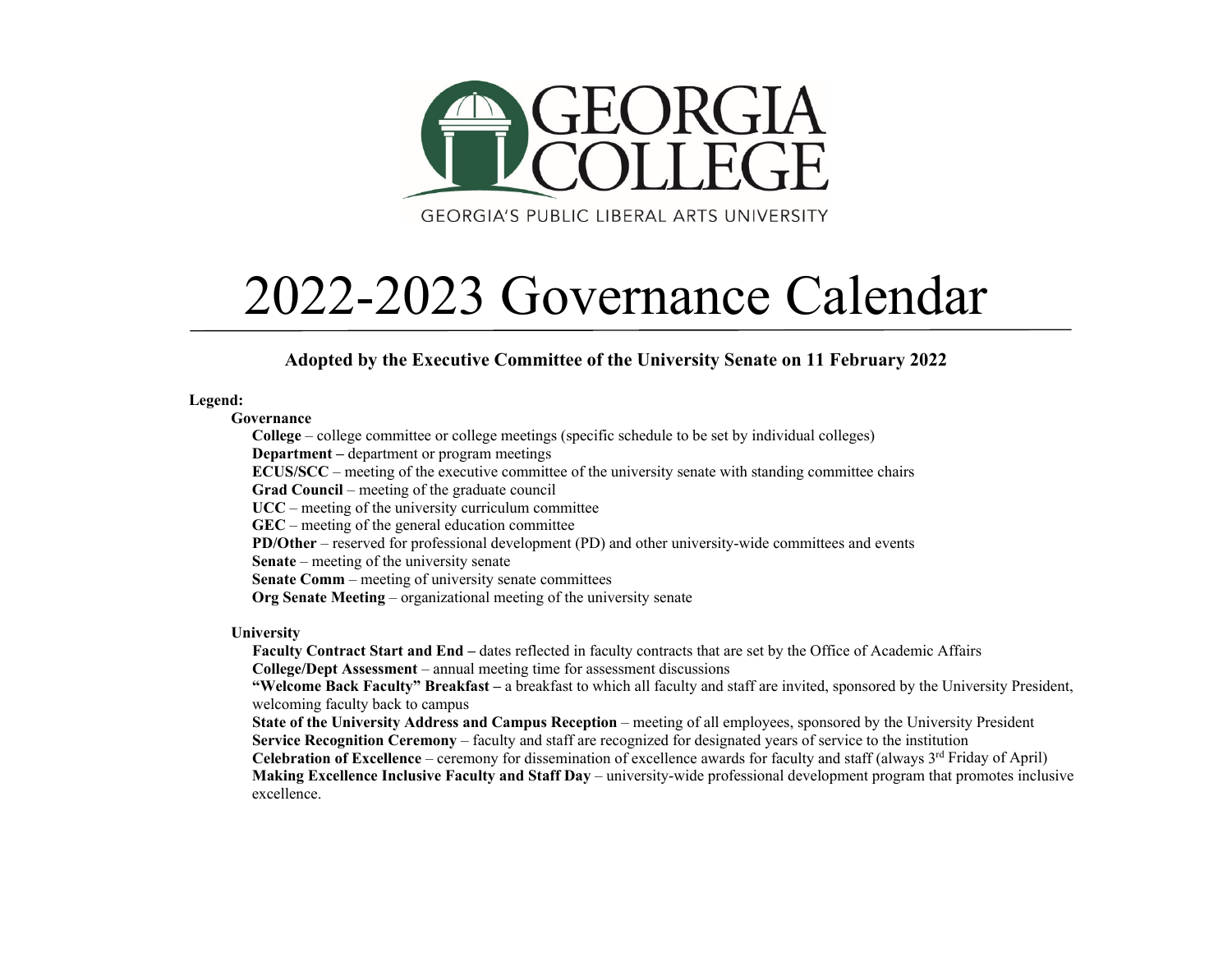| Monday                                                                                                                                        | Tuesday                                                                                                         | Wednesday                                                                          | Thursday                                                                                       | Friday                                                                                                      | Saturday | Sunday         |
|-----------------------------------------------------------------------------------------------------------------------------------------------|-----------------------------------------------------------------------------------------------------------------|------------------------------------------------------------------------------------|------------------------------------------------------------------------------------------------|-------------------------------------------------------------------------------------------------------------|----------|----------------|
|                                                                                                                                               | August 2022                                                                                                     |                                                                                    |                                                                                                |                                                                                                             |          |                |
| $\mathbf{1}$<br><b>Faculty Contract</b><br><b>Start Date</b><br>8:30 am-2:00 pm<br>New Faculty<br>Orientation with<br><b>Academic Affairs</b> | $\overline{2}$<br>9:00a-12:00p and<br>1:00p-4:00p New<br><b>Faculty Orientation</b><br>with Academic<br>Affairs | 3<br>8:30 am-2:00 pm<br>New Faculty<br>Orientation with<br><b>Academic Affairs</b> | $\overline{4}$<br>8:00a-4:00p New<br><b>Faculty Orientation</b><br>with Academic<br>Affairs/HR | 5                                                                                                           | 6        | $\overline{7}$ |
| 8<br>9:00a-4:00p<br>Governance<br>Retreat (University<br>Senate<br>Committees)                                                                | 9<br>9:00a-4:00p<br><b>Making Excellence</b><br><b>Inclusive Faculty</b><br>and Staff Day                       | 10<br>9:00a-12:00p<br>College/Dept<br>Assessment<br>1p-5p College                  | 11<br>9:00a-11:00a<br>"Welcome Back<br>Faculty" Breakfast<br>12p-5p Department                 | 12<br>9:00a-10:00a First Year<br>Convocation<br>10:30a-11:45a College<br>Experience<br>1:00p-4:00p GC Reads | 13       | 14             |
| 15<br><b>Classes Begin</b>                                                                                                                    | 16                                                                                                              | 17                                                                                 | 18                                                                                             | 19<br>1:00 Grad Council<br>2:00 GEC<br>3:00 UCC                                                             | 20       | 21             |
| 22                                                                                                                                            | 23                                                                                                              | 24                                                                                 | 25                                                                                             | 26                                                                                                          | 27       | 28             |
| 29                                                                                                                                            | 30                                                                                                              | 31                                                                                 |                                                                                                |                                                                                                             |          |                |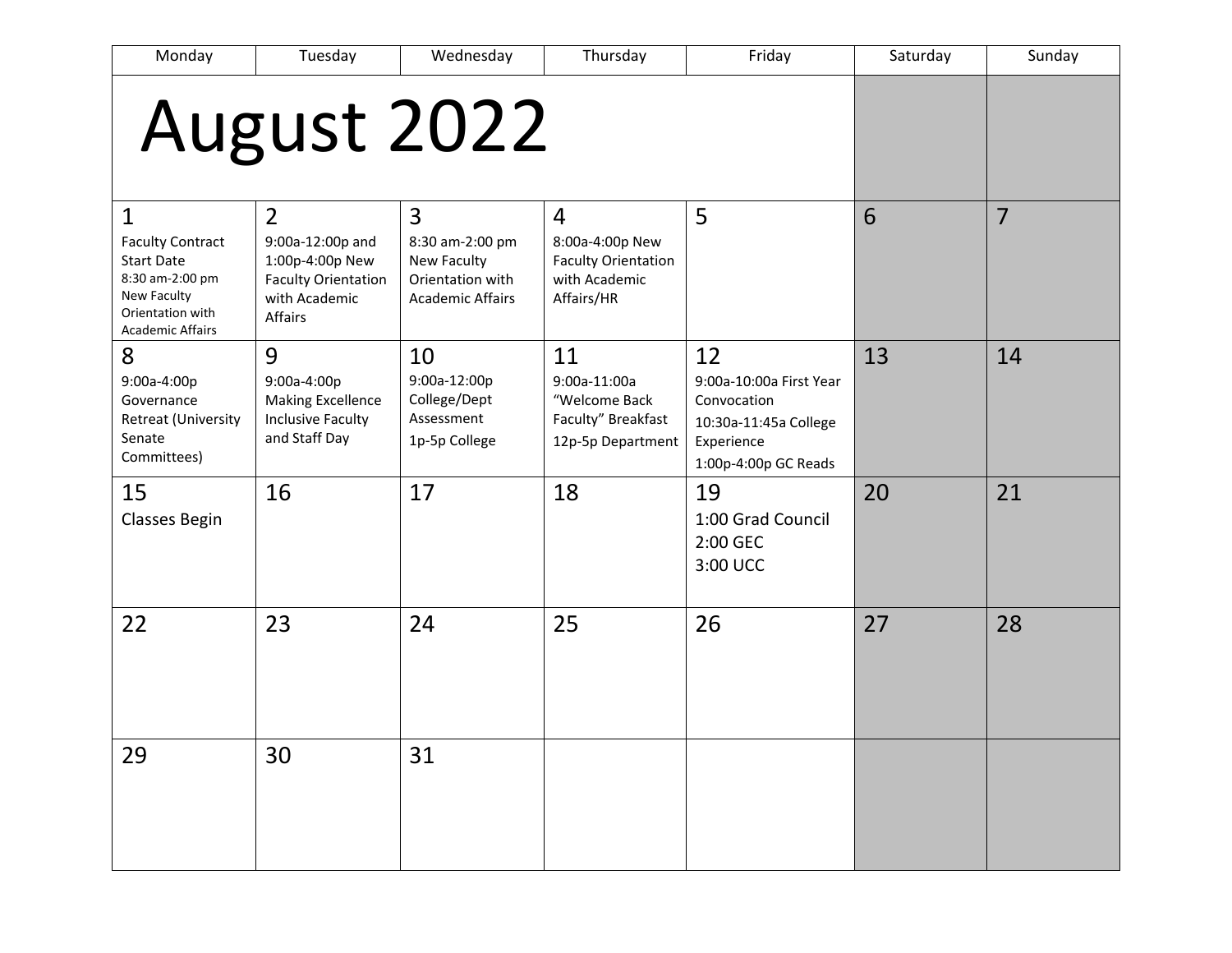| Monday                                   | Tuesday | Wednesday      | Thursday     | Friday                                                 | Saturday       | Sunday         |
|------------------------------------------|---------|----------------|--------------|--------------------------------------------------------|----------------|----------------|
| September 2022                           |         |                |              |                                                        |                |                |
|                                          |         |                | $\mathbf{1}$ | $\overline{2}$<br>2:00 Senate Comm<br>3:30 ECUS/SCC    | $\overline{3}$ | $\overline{4}$ |
| 5<br>Labor Day<br>(University<br>closed) | 6       | $\overline{7}$ | 8            | 9<br>1:00 Grad Council<br>2:00 College<br>3:30 College | 10             | 11             |
| 12                                       | 13      | 14             | 15           | 16<br>1:00 GEC<br>2:00 Department<br>3:30 Senate       | 17             | 18             |
| 19                                       | 20      | 21             | 22           | 23<br>1:00 UCC<br>2:00 PD/Other<br>3:30 PD/Other       | 24             | 25             |
| 26                                       | 27      | 28             | 29           | 30                                                     |                |                |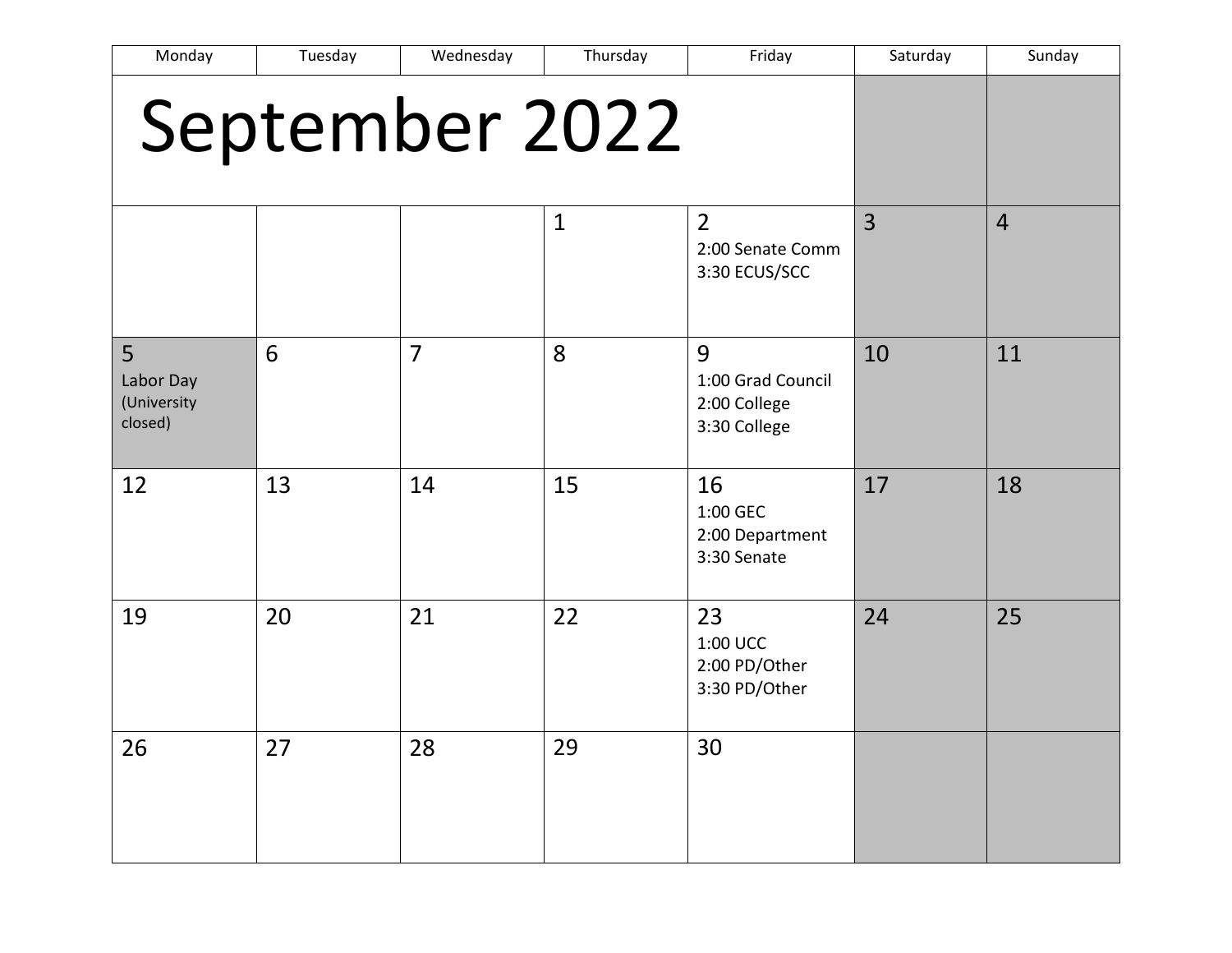| Monday                                                      | Tuesday                                                     | Wednesday | Thursday | Friday                                                  | Saturday     | Sunday         |
|-------------------------------------------------------------|-------------------------------------------------------------|-----------|----------|---------------------------------------------------------|--------------|----------------|
|                                                             | October 2022                                                |           |          |                                                         | $\mathbf{1}$ | $\overline{2}$ |
| $\overline{3}$                                              | $\overline{4}$                                              | 5         | 6        | $\overline{7}$<br>2:00 Senate Comm<br>3:30 ECUS/SCC     | 8            | 9              |
| 10<br><b>Fall Break</b><br>(No classes-<br>University open) | 11<br><b>Fall Break</b><br>(No classes-<br>University open) | 12        | 13       | 14<br>1:00 Grad Council<br>2:00 College<br>3:30 College | 15           | 16             |
| 17                                                          | 18                                                          | 19        | 20       | 21<br>1:00 GEC<br>2:00 Department<br>3:30 Senate        | 22           | 23             |
| 24                                                          | 25                                                          | 26        | 27       | 28<br>1:00 UCC<br>2:00 PD/Other<br>3:30 PD/Other        | 29           | 30             |
| 31                                                          |                                                             |           |          |                                                         |              |                |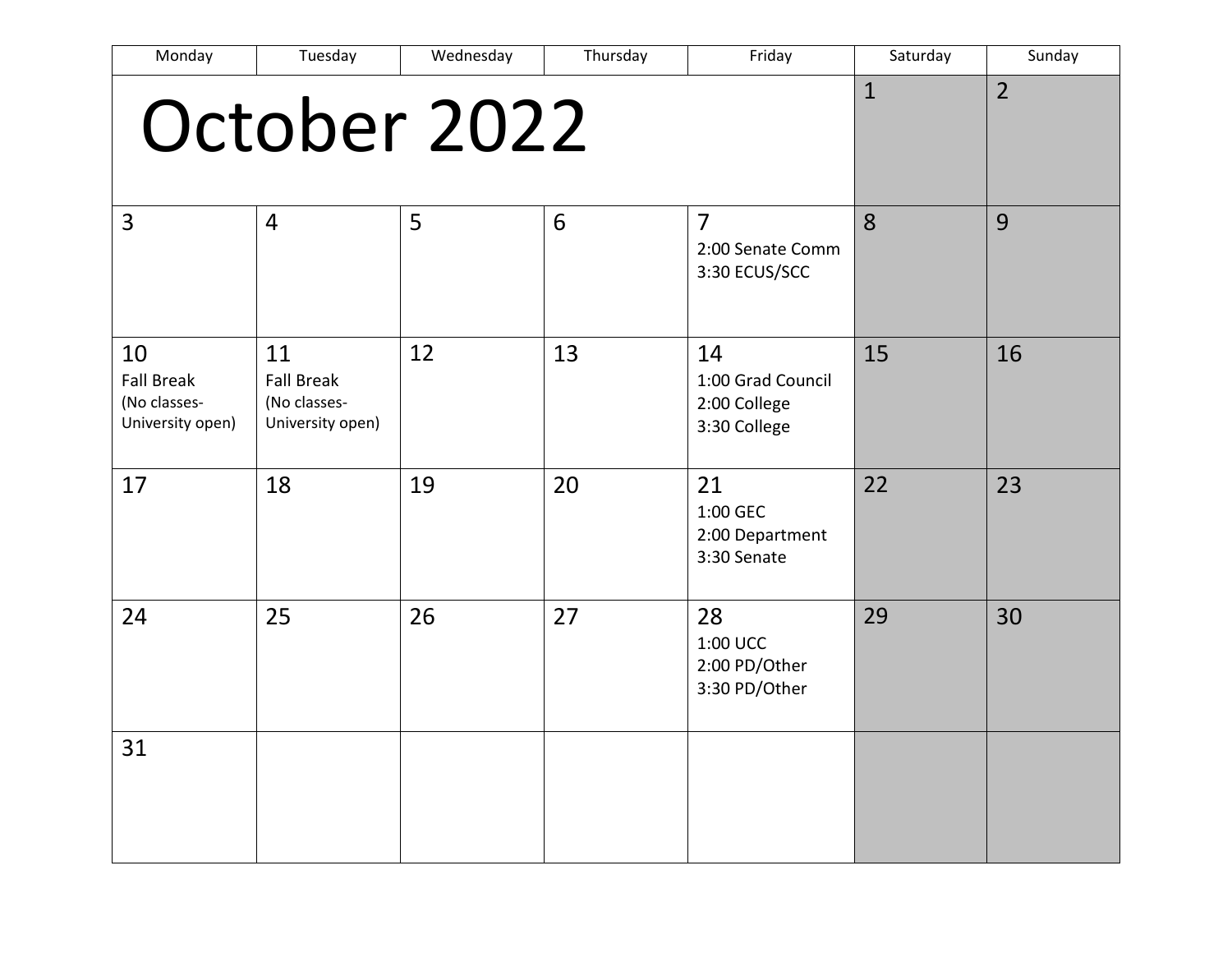| Monday         | Tuesday       | Wednesday                                                         | Thursday                                                | Friday                                                                   | Saturday | Sunday |
|----------------|---------------|-------------------------------------------------------------------|---------------------------------------------------------|--------------------------------------------------------------------------|----------|--------|
|                | November 2022 |                                                                   |                                                         |                                                                          |          |        |
|                | $\mathbf{1}$  | 3                                                                 | 3                                                       | $\overline{4}$<br>1:00 Grad Council<br>2:00 Senate Comm<br>3:30 ECUS/SCC | 5        | 6      |
| $\overline{7}$ | 8             | 9                                                                 | 10                                                      | 11<br>1:00 GEC<br>2:00 College<br>3:30 College                           | 12       | 13     |
| 14             | 15            | 16                                                                | 17                                                      | 18<br>1:00 UCC<br>2:00 Department<br>3:30 Senate                         | 19       | 20     |
| 21             | 22            | 23<br>Thanksgiving<br>Holiday<br>(No classes-<br>University open) | 24<br>Thanksgiving<br>Holiday<br>(University<br>closed) | 25<br>Thanksgiving<br>Holiday<br>(University closed)                     | 26       | 27     |
| 28             | 29            | 30                                                                |                                                         |                                                                          |          |        |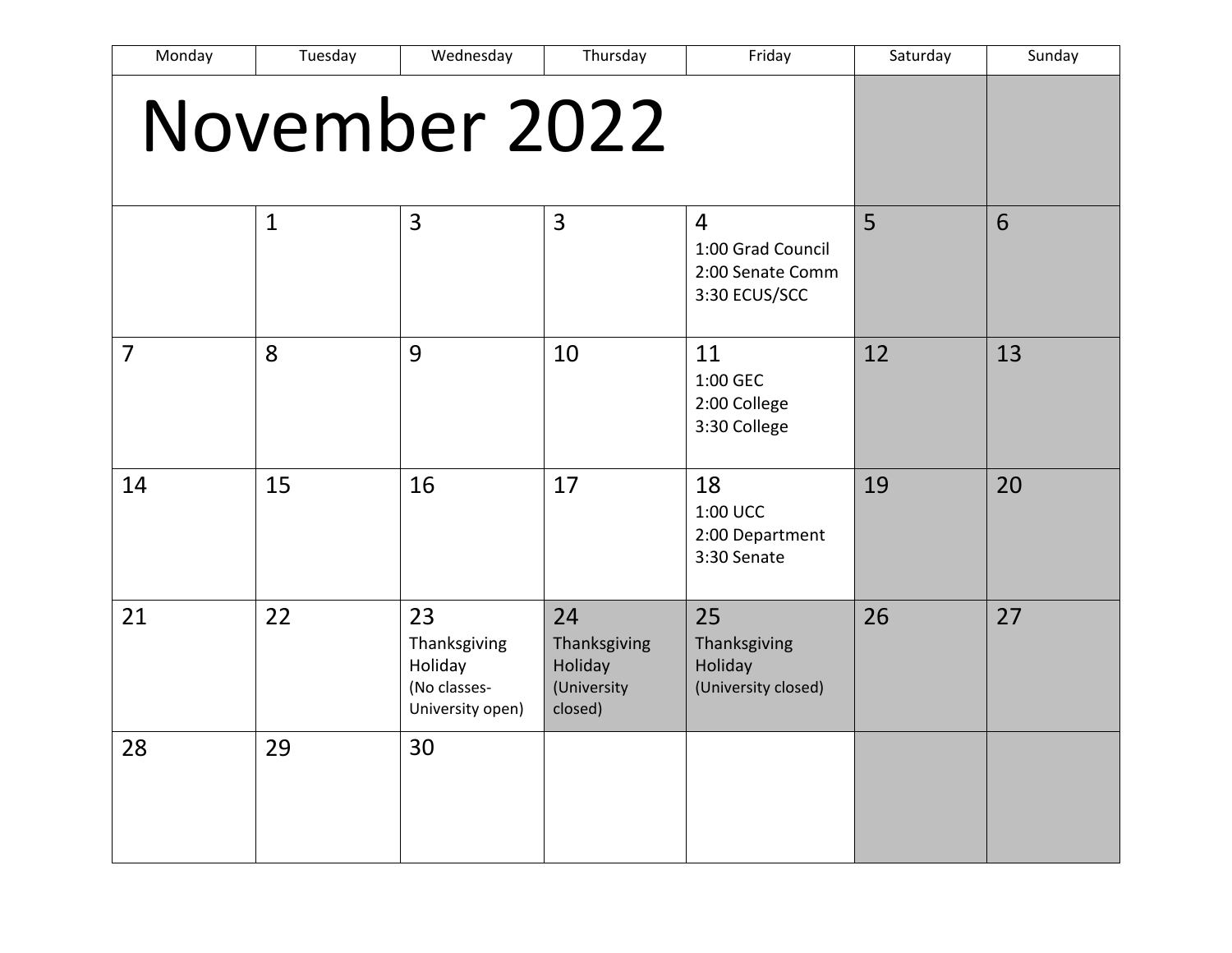| Monday                                              | Tuesday                                             | Wednesday                                           | Thursday                                            | Friday                                           | Saturday                                                      | Sunday         |
|-----------------------------------------------------|-----------------------------------------------------|-----------------------------------------------------|-----------------------------------------------------|--------------------------------------------------|---------------------------------------------------------------|----------------|
|                                                     | December 2022                                       |                                                     |                                                     |                                                  |                                                               |                |
|                                                     |                                                     |                                                     | $\mathbf{1}$                                        | $\overline{2}$<br>2:00 PD/Other<br>3:30 PD/Other | 3                                                             | $\overline{4}$ |
| 5<br>Last Day of Class                              | 6<br><b>Final Exams</b>                             | $\overline{7}$<br><b>Final Exams</b>                | 8<br><b>Final Exams</b>                             | 9<br><b>Final Exams</b>                          | 10<br><b>Tentative Date for</b><br>Commencement<br>(Time TBA) | 11             |
| 12                                                  | 13                                                  | 14<br><b>Grades Due</b>                             | 15                                                  | 16                                               | 17                                                            | 18             |
| 19                                                  | 20                                                  | 21                                                  | 22                                                  | 23                                               | 24                                                            | 25             |
| 26<br><b>Winter Break</b><br>(University<br>closed) | 27<br><b>Winter Break</b><br>(University<br>closed) | 28<br><b>Winter Break</b><br>(University<br>closed) | 29<br><b>Winter Break</b><br>(University<br>closed) | 30<br><b>Winter Break</b><br>(University closed) | 31                                                            |                |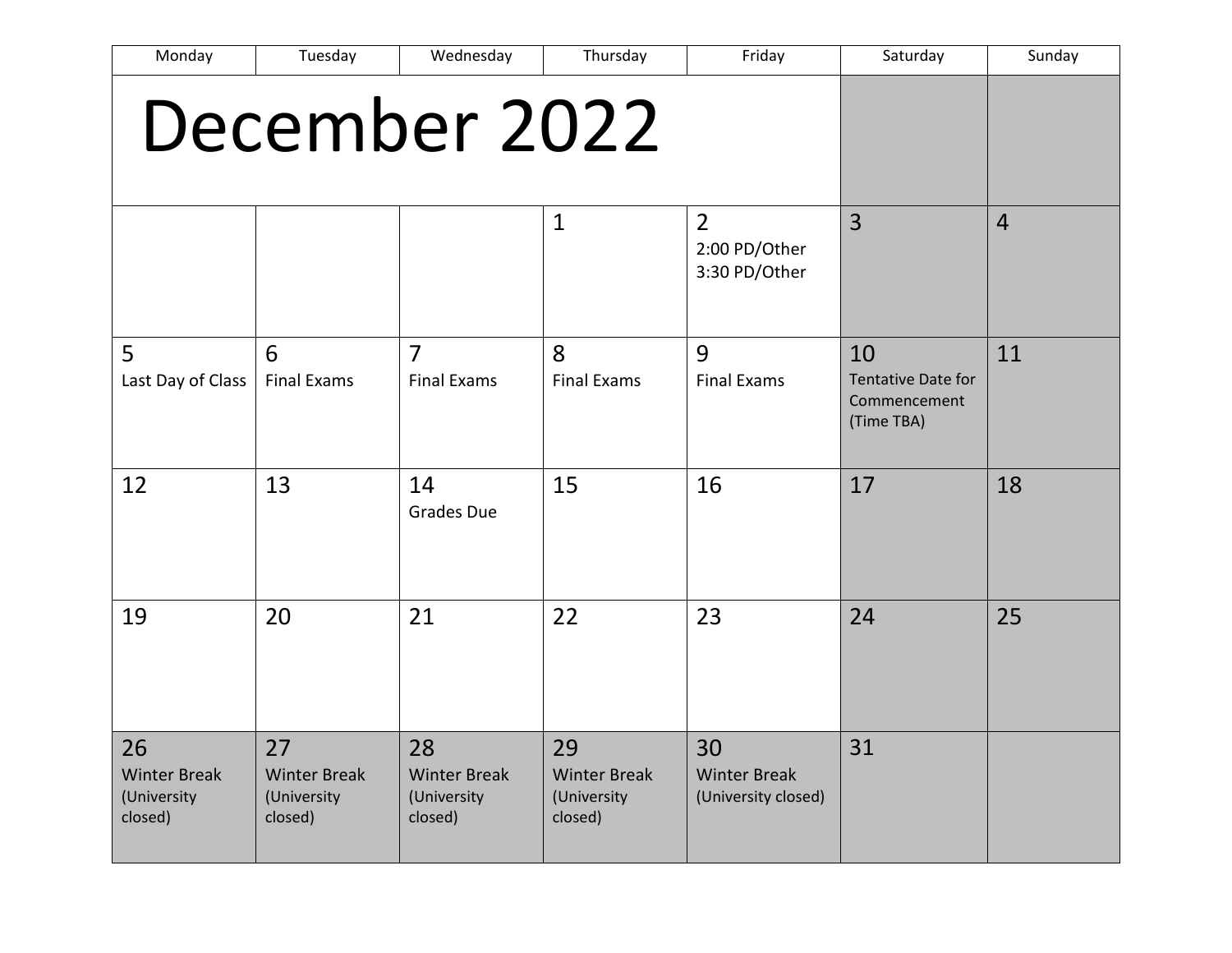| Monday                                                                      | Tuesday | Wednesday                                                   | Thursday | Friday                                                  | Saturday       | Sunday       |
|-----------------------------------------------------------------------------|---------|-------------------------------------------------------------|----------|---------------------------------------------------------|----------------|--------------|
|                                                                             |         | January 2023                                                |          |                                                         |                | $\mathbf{1}$ |
| $\overline{2}$<br><b>Winter Break</b><br>(University<br>closed)             | 3       | $\overline{4}$<br>8:30a-1:00p<br>New faculty<br>orientation | 5        | 6<br>2:00 Senate Comm<br>3:30 ECUS/SCC                  | $\overline{7}$ | 8            |
| 9<br>Classes Begin                                                          | 10      | 11                                                          | 12       | 13<br>1:00 Grad Council<br>2:00 College<br>3:30 College | 14             | 15           |
| 16<br><b>Martin Luther</b><br><b>King Holiday</b><br>(University<br>closed) | 17      | 18                                                          | 19       | 20<br>1:00 GEC<br>2:00 Department<br>3:30 Senate        | 21             | 22           |
| 23                                                                          | 24      | 25                                                          | 26       | 27<br>1:00 UCC<br>2:00 PD/Other<br>3:30 PD/Other        | 28             | 29           |
| 30                                                                          | 31      |                                                             |          |                                                         |                |              |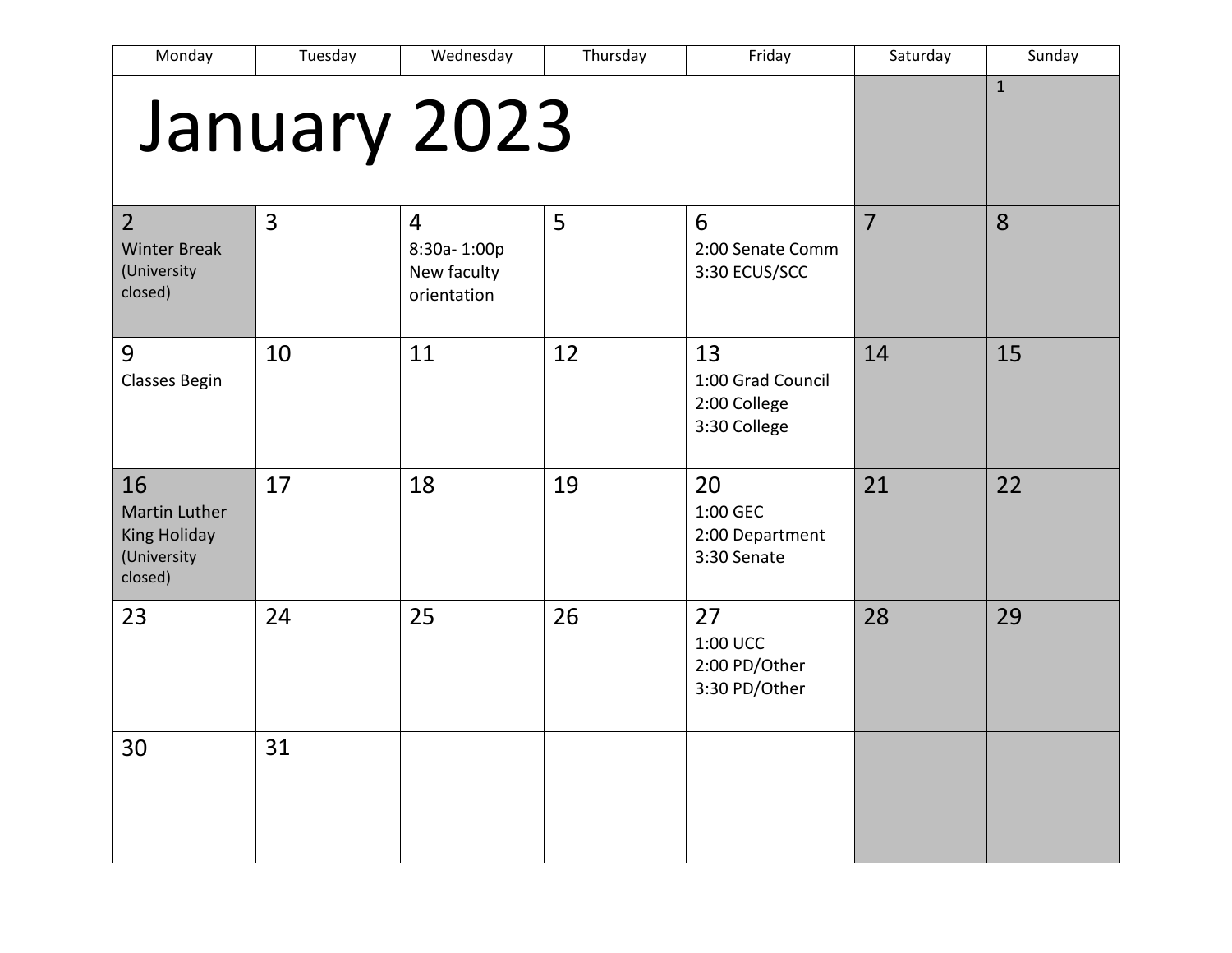| Monday        | Tuesday        | Wednesday    | Thursday       | Friday                                                                               | Saturday       | Sunday |
|---------------|----------------|--------------|----------------|--------------------------------------------------------------------------------------|----------------|--------|
| February 2023 |                |              |                |                                                                                      |                |        |
|               |                | $\mathbf{1}$ | $\overline{2}$ | $\overline{3}$<br>2:00 State of the<br>University Address and<br>Service Recognition | $\overline{4}$ | 5      |
| 6             | $\overline{7}$ | 8            | 9              | 10<br>1:00 Grad Council<br>2:00 Senate Comm<br>3:30 ECUS/SCC                         | 11             | 12     |
| 13            | 14             | 15           | 16             | 17<br>1:00 GEC<br>2:00 College<br>3:30 College                                       | 18             | 19     |
| 20            | 21             | 22           | 23             | 24<br>1:00 UCC<br>2:00 Department<br>3:30 Senate                                     | 25             | 26     |
| 27            | 28             |              |                |                                                                                      |                |        |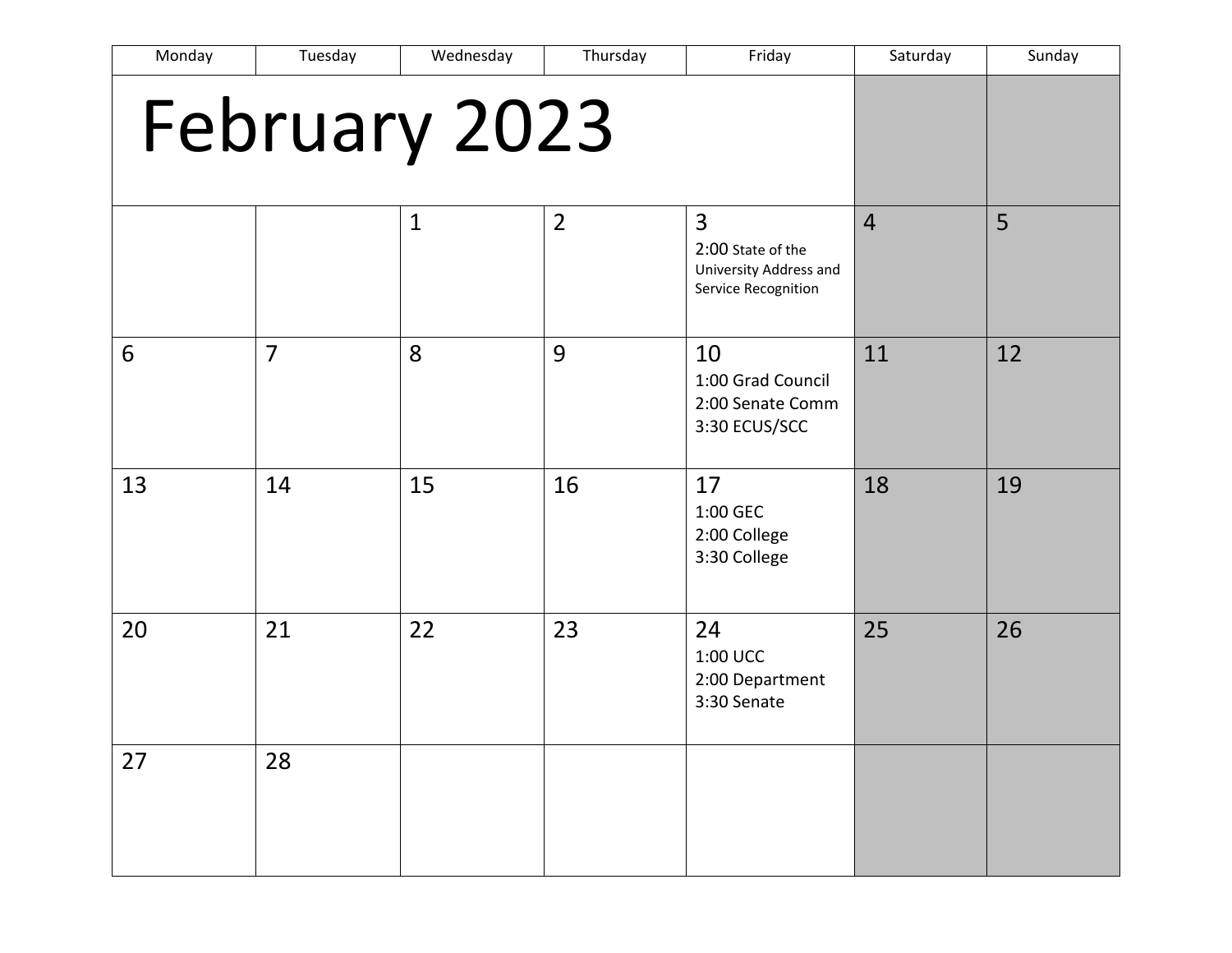| Monday                                                        | Tuesday                                                       | Wednesday                                                     | Thursday                                                      | Friday                                                                   | Saturday       | Sunday |
|---------------------------------------------------------------|---------------------------------------------------------------|---------------------------------------------------------------|---------------------------------------------------------------|--------------------------------------------------------------------------|----------------|--------|
| March 2023                                                    |                                                               |                                                               |                                                               |                                                                          |                |        |
|                                                               |                                                               | $\mathbf 1$                                                   | $\overline{2}$                                                | $\overline{3}$<br>1:00 Grad Council<br>2:00 Senate Comm<br>3:30 ECUS/SCC | $\overline{4}$ | 5      |
| 6                                                             | $\overline{7}$                                                | 8                                                             | 9                                                             | 10<br>1:00 GEC<br>2:00 College<br>3:30 College                           | 11             | 12     |
| 13<br><b>Spring Break</b><br>(No classes-<br>University open) | 14<br><b>Spring Break</b><br>(No classes-<br>University open) | 15<br><b>Spring Break</b><br>(No classes-<br>University open) | 16<br><b>Spring Break</b><br>(No classes-<br>University open) | 17<br><b>Spring Break</b><br>(No classes-<br>University open)            | 18             | 19     |
| 20                                                            | 21                                                            | 22                                                            | 23                                                            | 24<br>1:00 UCC<br>2:00 Department<br>3:30 Senate                         | 25             | 26     |
| 27                                                            | 28                                                            | 29                                                            | 30                                                            | 31                                                                       |                |        |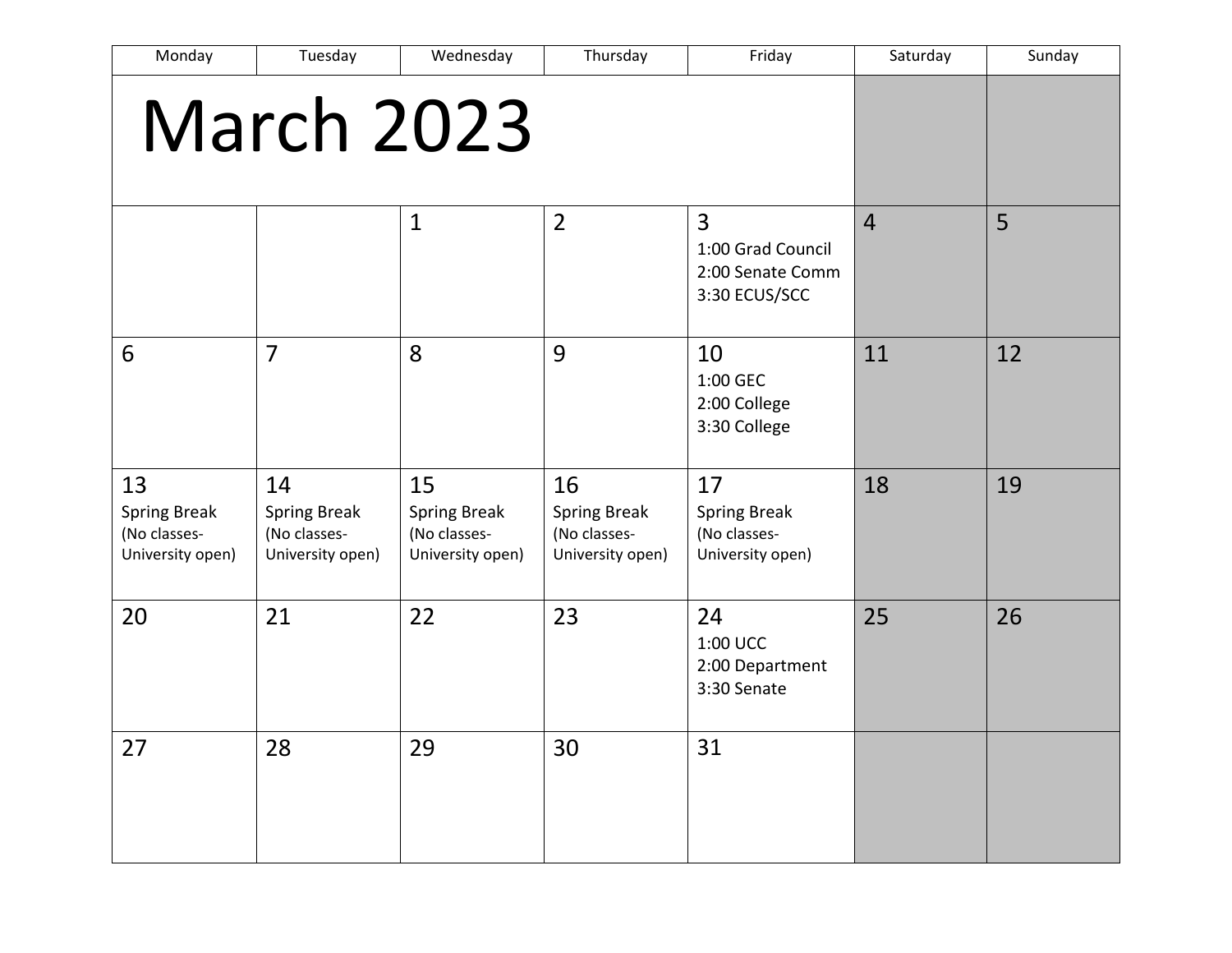| Monday | Tuesday           | Wednesday | Thursday | Friday                                                                                        | Saturday     | Sunday         |
|--------|-------------------|-----------|----------|-----------------------------------------------------------------------------------------------|--------------|----------------|
|        | <b>April 2023</b> |           |          |                                                                                               | $\mathbf{1}$ | $\overline{2}$ |
| 3      | $\overline{4}$    | 5         | 6        | $\overline{7}$<br>2:00 College<br>3:30 College                                                | 8            | 9              |
| 10     | 11                | 12        | 13       | 14<br>1:00 Grad Council<br>2:00 Senate Comm<br>3:30 ECUS/SCC                                  | 15           | 16             |
| 17     | 18                | 19        | 20       | 21<br>9:00-10:30 Celebration<br>of Excellence<br>1:00 GEC<br>2:00 Department<br>3:30 PD/Other | 22           | 23             |
| 24     | 25                | 26        | 27       | 28<br>1:00 UCC<br>2:00 Senate<br>3:30 Org Senate                                              | 29           | 30             |
|        |                   |           |          |                                                                                               |              |                |